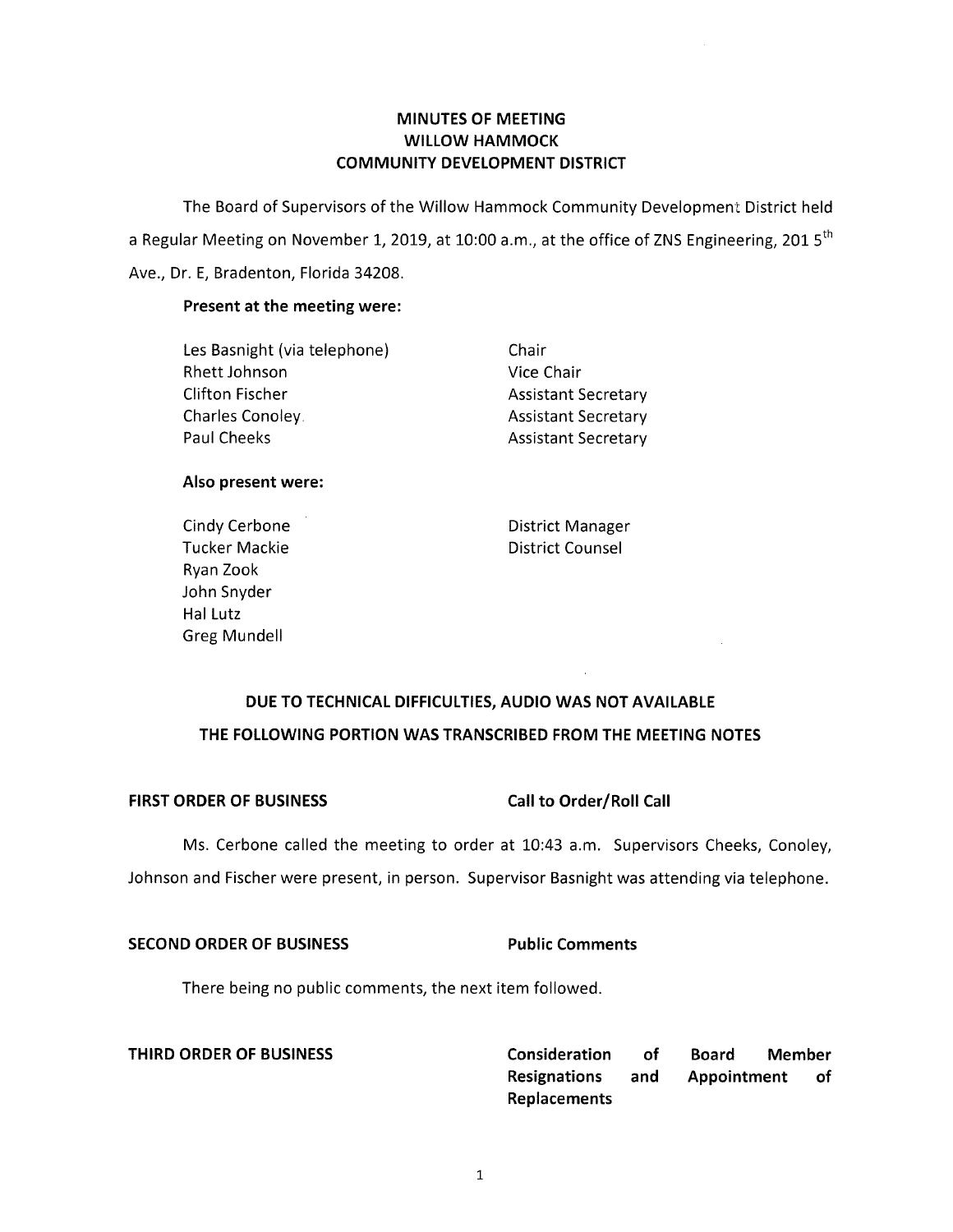Ms. Cerbone stated that there was a recent land transaction resulting in a new Developer, which prompted this change in Board Members.

Ms. Cerbone presented the resignation of Mr. Basnight from Seat 3.

**On MOTION by Mr. Conoley and seconded by Mr. Fischer, with all in favor, the resignation of Mr. Basnight, was accepted.** 

Mr. Johnson nominated Mr. Ryan Zook to fill Seat 3. No other nominations were made.

**On MOTION by Mr. Conoley and seconded by Mr. Johnson, with all in favor, the appointment of Mr. Ryan Zook to fill Seat 3, was approved.** 

Ms. Cerbone presented the resignation of Mr. Conoley from Seat 1.

**On MOTION by Mr. Fischer and seconded by Mr. Johnson, with all in favor, the resignation of Mr. Conoley, was accepted.** 

Mr. Johnson nominated Mr. John Snyder to fill Seat 1. No other nominations were

made.

**On MOTION by Mr. Fischer and seconded by Mr. Cheeks, with all in favor, the appointment of Mr. John Snyder to fill Seat 1, was approved.** 

# • **Administration of Oath of Office to Newly Appointed Supervisors** *(the following to be*

### *provided in a separate package)*

Ms. Cerbone, a Notary of the State of Florida and duly authorized, administered the Oath of Office to Mr. Zook and Mr. Snyder.

Ms. Cerbone presented the resignation of Mr. Cheeks from Seat 5.

resignation of Mr. Cheeks, was accepted. On MOTION by Mr. Fischer and seconded by Mr. Johnson, with all in favor, the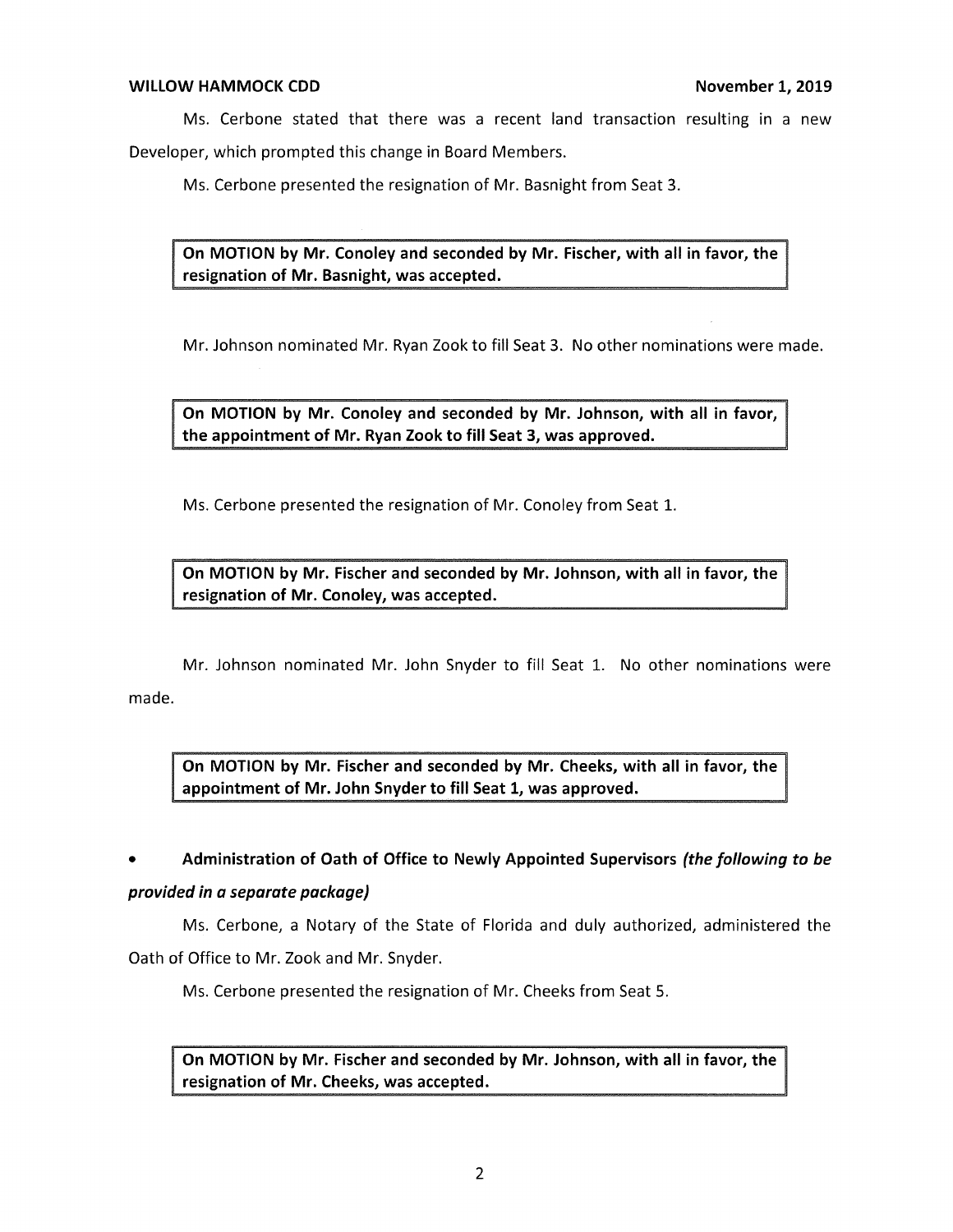Mr. Johnson nominated Mr. Hal Lutz to fill Seat 5. No other nominations were made.

**MOTION by Mr. Fischer and seconded by Mr. Snyder, with all in favor, the ointment of Mr. Hal Lutz to fill Seat 5, was approved.** 

Ms. Cerbone presented the resignation of Mr. Fischer from Seat 2.

**On MOTION by Mr. Snyder and seconded by Mr. Johnson, with all in favor, the resignation of Mr. Fischer, was accepted.** 

Mr. Johnson nominated Mr. Greg Mundell to fill Seat 2. No other nominations were made.

**On MOTION by Mr. Snyder and seconded by Mr. Zook, with all in favor, the appointment of Mr. Greg Mundell to fill Seat 2, was approved.** 

Ms. Cerbone, a Notary of the State of Florida and duly authorized, administered the Oath of Office to Mr. Lutz and Mr. Mundell.

Ms. Cerbone presented the resignation of Mr. Johnson from Seat 4.

**On MOTION by Mr. Snyder and seconded by Mr. Lutz, with all in favor, the resignation of Mr. Johnson, was accepted.** 

Mr. Snyder nominated Ms. Anne Mize to fill Seat 4. No other nominations were made.

On MOTION by Mr. Snyder and seconded by Mr. Lutz, with all in favor, the **t of Ms. Anne Mize to fill Seat 4, was approved.** 

The Oath of Office would be administered to Ms. Mize prior to or at the next meeting.

The following items were provided to the new Supervisors:

**A. Guide to Sunshine Amendment and Code of Ethics for Public Officers and Employees**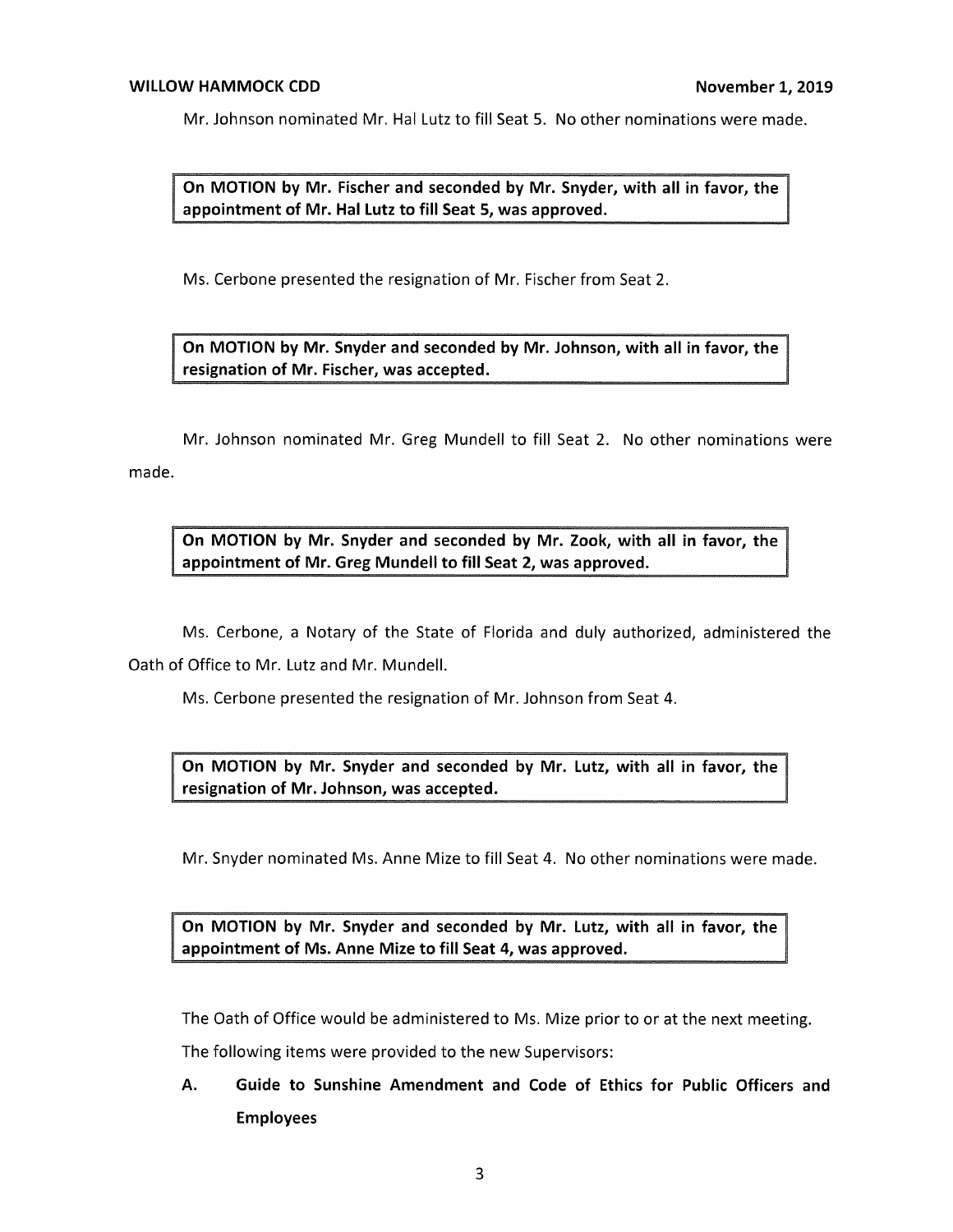#### **WILLOW HAMMOCK CDD November 1, 2019**

- **B. Membership, Obligations and Responsibilities**
- **C. Financial Disclosure Forms** 
	- I. **Form 1: Statement of Financial Interests**
	- II. **Form lX: Amendment to Form 1, Statement of Financial Interests**
	- Ill. **Form lF: Final Statement of Financial Interests**
- **D. Form 8B: Memorandum of Voting Conflict**

**On MOTION by Mr. Snyder and seconded by Mr. Zook, with all in favor, the meeting recessed at 10:46 a.m.** 

#### **TRANSCRIPTION FROM AUDIO COMMENCED**

**The meeting reconvened at 11:34 a.m.** 

**FOURTH ORDER OF BUSINESS Consideration of Resolution 2020-01, Designating a Chair, a Vice Chair, a Secretary, Assistant Secretaries and an Assistant Treasurer of the District, and Providing for an Effective Date** 

Ms. Cerbone presented Resolution 2020-01.

Mr. Snyder nominated the following slate of officers:

| Ryan Zook      | Chair                      |
|----------------|----------------------------|
| John Snyder    | Vice Chair                 |
| Craig Wrathell | Secretary                  |
| Hal Lutz       | <b>Assistant Secretary</b> |
| Greg Mundell   | <b>Assistant Secretary</b> |
| Cindy Cerbone  | <b>Assistant Secretary</b> |
| Craig Wrathell | Treasurer                  |
| Jeff Pinder    | <b>Assistant Treasurer</b> |

**On MOTION by Mr. Lutz and seconded by Mr. Mundell, with all in favor, Resolution 2020-01, Designating a Chair, a Vice Chair, a Secretary, Assistant Secretaries and an Assistant Treasurer of the District, and Providing for an Effective Date, as nominated, was adopted.**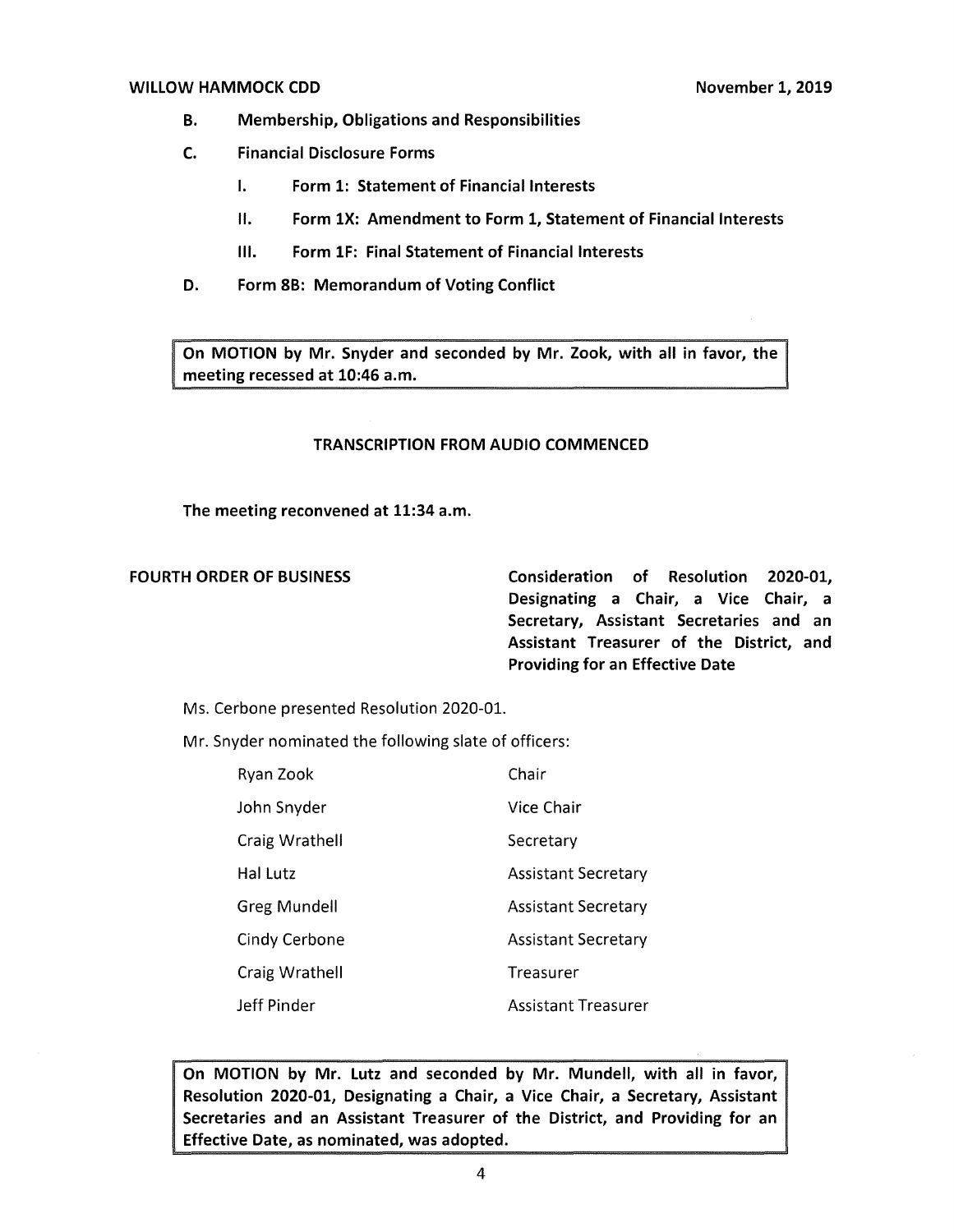#### **WILLOW HAMMOCK CDD November 1, 2019**

**FIFTH ORDER OF BUSINESS Discussion: Updated Provisions of District's Rules of Procedure** 

- **A. Amended and Restated Rules of Procedure**
- **B. Resolution 2020-04, To Designate Date, Time and Place of Public Hearing and Authorization to Publish Notice of Such Hearing for the Purpose of Adopting Amended and Restated Rules of Procedure; and Providing an Effective Date**  These items were deferred.

### **SIXTH ORDER OF BUSINESS Acceptance of Unaudited Financial Statements as of September 30, 2019**

Ms. Cerbone presented the Unaudited Financial Statements as of September 30, 2019.

**On MOTION by Mr. Snyder and seconded by Mr. Zook, with all in favor, the Unaudited Financial Statements as of September 30, 2019, were accepted.** 

SEVENTH ORDER OF BUSINESS Approval of October 4, 2019 Regular **Meeting Minutes** 

Ms. Cerbone presented the October 4, 2019 Regular Meeting Minutes.

**by Mr. Lutz and seconded by Mr. Zook, with all in favor, the October 4, 2019 Regular Meeting Minutes, as presented, were approved.** 

#### **EIGHTH ORDER OF BUSINESS STATES STAFF Reports**

**A. District Counsel: Hopping Green** & **Sams, P.A.** 

There being nothing to report, the next item followed.

### **B. District Engineer: ZNS Engineering, L.C.**

Regarding the Maintenance Agreement, Ms. Cerbone stated there was discussion regarding what, if any, additional work the District Engineer would be asked to do for the exhibits. She suggested she work with the Chair and, if there was any additional work necessary to clarify the exhibits to the Maintenance Agreement, an estimate would be obtained from the District Engineer for presentation at the next meeting. The Board agreed to the request.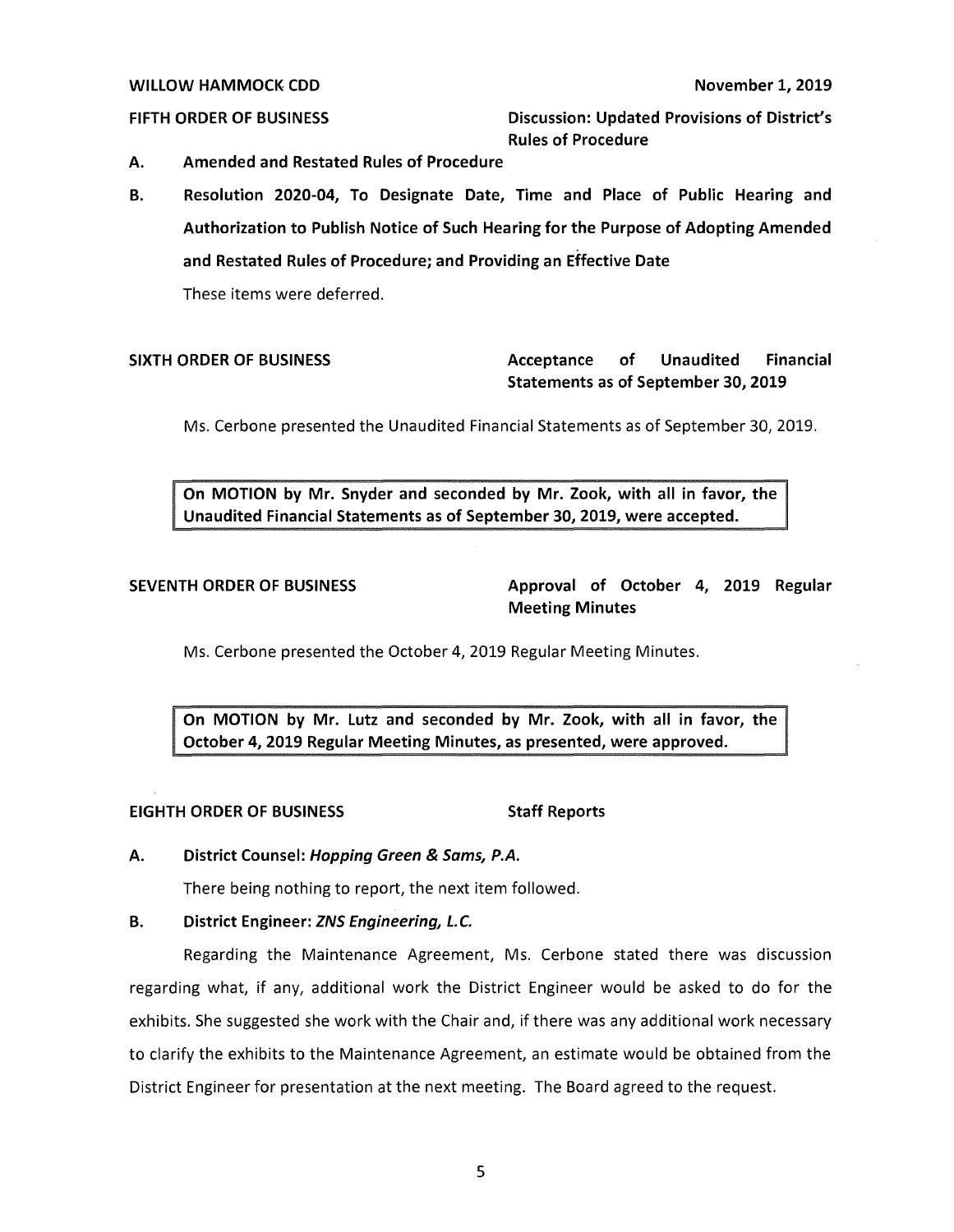#### **C. District Manager: Wrathe/1, Hunt and Associates, LLC**

#### • **UPCOMING MEETING DATES:**

#### **I. November 5, 2019 at 10:00 a.m. - Landowners' Meeting**

Ms. Cerbone stated that she offered to be the proxy holder, on behalf of the corporate Landowners and, since the Seats were newly appointed, she presumed that the Landowners would want the same people elected to the seats that are up for election. She explained the process and noted that homeowners might attend and would be allowed to cast one ballot for the property they own. Ms. Mackie stated that Seats 3, 4 and 5, currently held by Mr. Zook, Ms. Mize and Mr. Lutz were up for election. Ms. Cerbone stated Board Members are not required to attend the Landowners' meeting.

#### II. **December 6, 2019 at 10:00 a.m. - Regular Meeting**

o **QUORUM CHECK** 

Supervisors Zook, Snyder, Lutz and Mundell confirmed their attendance at the December 6, 2019 meeting.

#### **NINTH ORDER OF BUSINESS Board Members' Comments/Requests**

There being no Board Members' comments or requests, the next item followed.

### **TENTH ORDER OF BUSINESS FOR Public Comments**

There being no public comments, the next item followed.

#### **ELEVENTH ORDER OF BUSINESS Adjournment**

There being nothing further to discuss, the meeting adjourned.

On MOTION by Mr. Zook and seconded by Mr. Lutz, with all in favor, the meeting adjourned at 11:43 a.m.

#### [SIGNATURES APPEAR ON THE FOLLOWING PAGE]